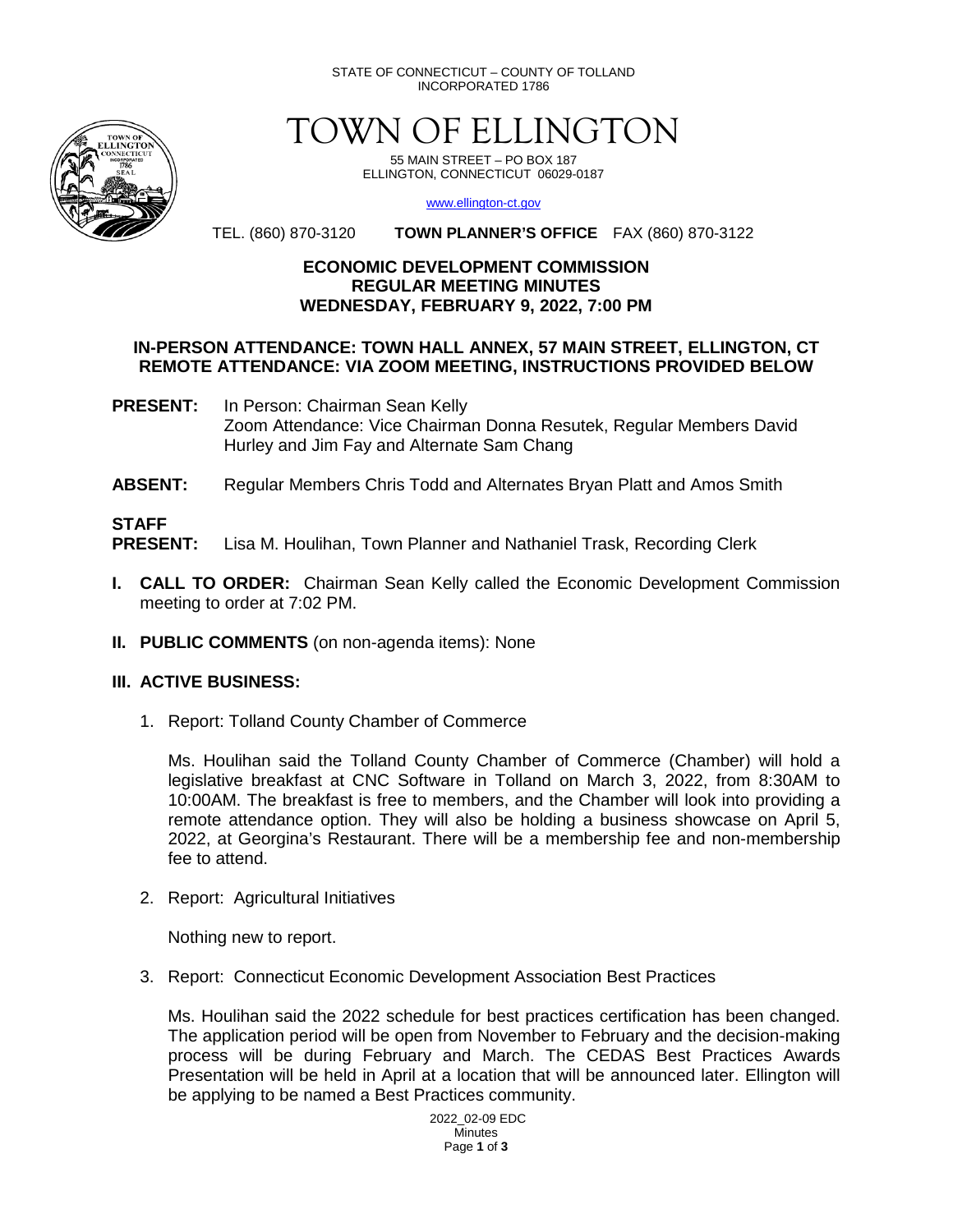Ms. Houlihan brought up the topic of Question 32 of the online application for Best Practices, which asks if the community "engages women and minority owned businesses to determine specific needs and direct them to specialized resources." She indicated that the commission is not engaged in this from an economic development and planning perspective. Chairman Kelly stated that the score for the community would be affected by this on the Best Practices application, however it is something that should be focused on in preparation for the next application period. Ms. Houlihan reported that Question 26 asks if the town "maintains an inventory of available properties." She recapped past discussion about this and use of the online commercial property marketplace called LoopNet.

Question 25 asks if the commission "has an economic development strategic plan current within the past three years." Ms. Houlihan stated that the commission does not have a standalone economic development strategic plan, noting after polling surrounding communities in the past a chapter dedicated to economic development and strategies was added to the Plan of Conservation and Development when updated in 2019.

Question 23 asks if the commission "asks applicants to provide feedback on the application process and uses feedback to make process improvements (customer satisfaction survey)." Ms. Houlihan said this is not something that the commission currently does, but a questionnaire could be discussed and added to the application process in the future.

Question 14 asks if the commission "works collaboratively with a diverse group of partners, reflecting the diversity of your community (race, ethnicity, gender, unique perspectives, etc.) that informs inclusive growth and equitable economic development." Ms. Houlihan said the commission currently does not have a process related to this that focuses on economic development and planning.

The commission fulfills many of the Connecticut Economic Development Association Best Practices. Ms. Houlihan noted the commission has a mission statement, the town offers online permitting and staff coordinates meetings to review applications recently submitted, ongoing applications and preconstruction applications.

4. Report: Tax Incentive/Abatement Programs

Nothing new to report.

5. Report: Current Economic Activity

Chairman Kelly reported the construction of Phase II development at the Big Y Express property is going well. Development of the first part, which is the car wash, is nearing completion. Chairman Kelly, Vice Chairman Resutek and Commissioner Hurley stated that restaurant business at JRego's Gathering Place, 175 West Road was going well.